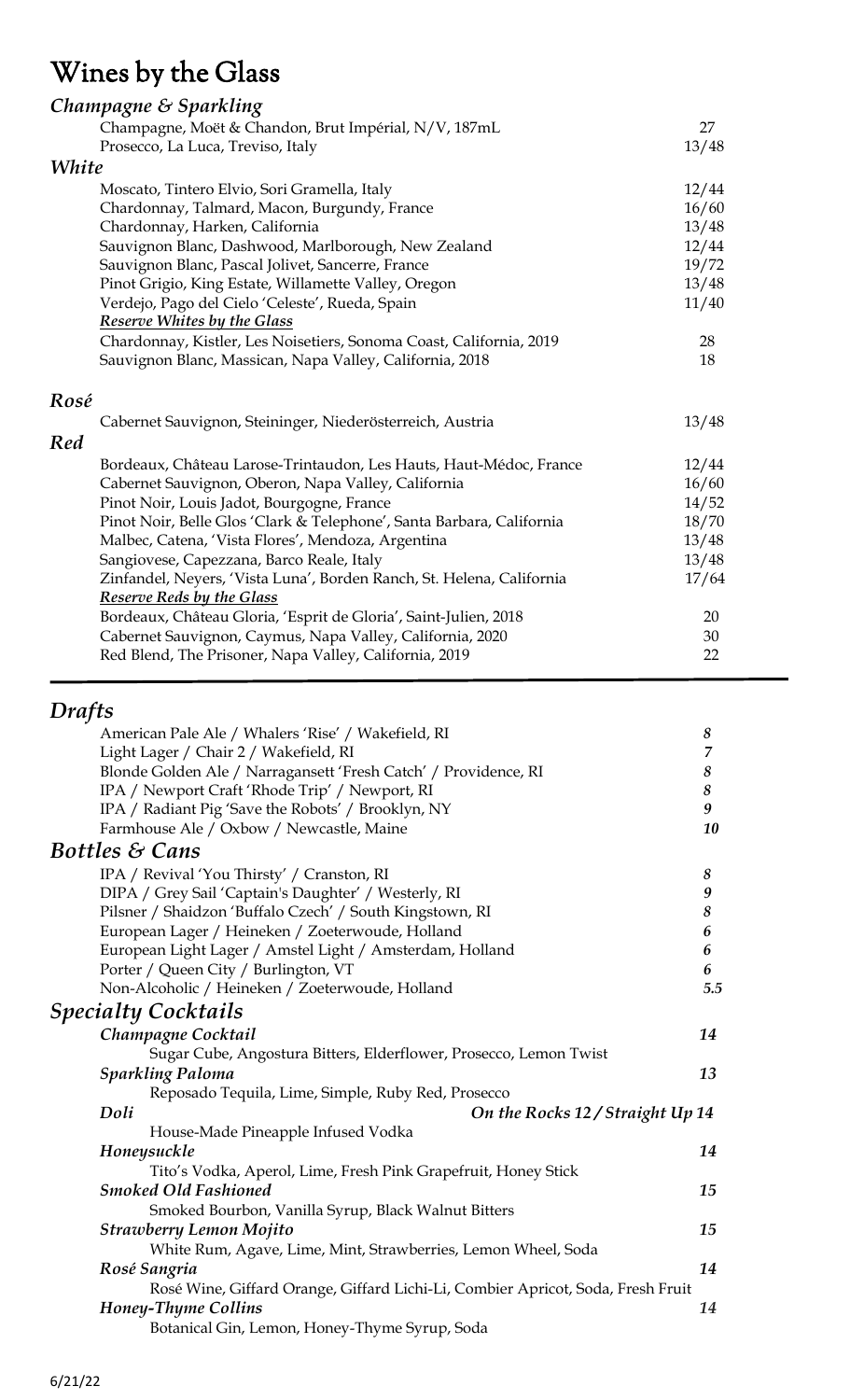

### *Champagne & Sparkling Wines*

|      | Champagne                                                                   |     |
|------|-----------------------------------------------------------------------------|-----|
|      | 100 A.R. Lenoble, Chouilly, France, NV                                      | 90  |
| 101  | Bollinger, Champagne Grand Cru 'Aÿ', France, N/V                            | 175 |
| 106  | Demiere Ansiot, Grand Cru, Blanc de Blanc, a Oger Marne, France, N/V        | 90  |
| 111  | Champagne Moutard, Grand Cuvee, Brut, France, N/V                           | 90  |
| 124  | Benoît Déhu, Cuveé de L'Orme, Champagne, France, N/V                        | 220 |
| 130  | Billecart-Salmon, Brut Réserve, Champagne, France, N/V                      | 115 |
| 105  | Charles Heidsieck, Brut Reserve, Champagne, France, N/V                     | 95  |
| 123  | Laurent-Perrier, 'La Cuveé', Brut, Champagne, France, N/V                   | 100 |
| 125  | Pol Roger, Réserve, Brut, Champagne, France, N/V                            | 110 |
| 112  | Le Mesnil, Blanc de Blanc, Grand Cru, "Sublime", Epernay, France, 2012      | 110 |
| 110  | Moët & Chandon, Dom Pérignon, Epernay, France, 2006                         | 475 |
| 127  | Bruno Paillard, Premiére Cuvée, Extra Brut, Reims, France, N/V              | 100 |
| 108  | Lanson, White Label, Sec, Reims, France, N/V                                | 90  |
| 126  | Palmer & Co., Brut Réserve, Reims, France, N/V                              | 80  |
| 113  | Perrier Jouet, Reims, France, N/V                                           | 130 |
| 132  | Tattinger, La Francaise, Reims, France, N/V                                 | 110 |
|      | 114 Veuve Clicquot, Brut, Reims, France, N/V                                | 120 |
|      | <b>Sparkling Wine</b>                                                       |     |
|      | 117 Ca' del Bosco, Cuveé Prestige, Franciacorta, Italy, N/V                 | 80  |
| 109  | Roederer Estate, Brut, Anderson Valley, California, N/V                     | 70  |
| 129  | Westport Rivers, 'RJR', Brut Cuvée, Westport, Massachusetts, 2009           | 75  |
| Rosé |                                                                             |     |
| 131  | Billecart-Salmon, Brut Rosé, Champagne, France, N/V                         | 170 |
| 116  | Laurent-Perrier, Brut Cuvée Rosé, Champagne, France, N/V                    | 145 |
| 115  | Veuve Clicquot, Brut Rosé, Champagne, France, N/V                           | 140 |
| 122  | Mumm, Brut Rosé, Napa Valley, California, N/V                               | 75  |
|      | 128 Steininger, Cabernet Sauvignon Rosé Sekt, Flaschengärung, Austria, 2019 | 60  |

### *Half Bottles*

|                                                                   | 50                                                                                                                                                                                                                                                                                                                                                                                                                                                                                                                                                                                                                                                                             |
|-------------------------------------------------------------------|--------------------------------------------------------------------------------------------------------------------------------------------------------------------------------------------------------------------------------------------------------------------------------------------------------------------------------------------------------------------------------------------------------------------------------------------------------------------------------------------------------------------------------------------------------------------------------------------------------------------------------------------------------------------------------|
|                                                                   | 30                                                                                                                                                                                                                                                                                                                                                                                                                                                                                                                                                                                                                                                                             |
|                                                                   |                                                                                                                                                                                                                                                                                                                                                                                                                                                                                                                                                                                                                                                                                |
| Bordeaux, Clos des Menuts, Grand Cru, Saint-Emilion, France, 2016 | 55                                                                                                                                                                                                                                                                                                                                                                                                                                                                                                                                                                                                                                                                             |
|                                                                   | 75                                                                                                                                                                                                                                                                                                                                                                                                                                                                                                                                                                                                                                                                             |
|                                                                   | 60                                                                                                                                                                                                                                                                                                                                                                                                                                                                                                                                                                                                                                                                             |
|                                                                   | 65                                                                                                                                                                                                                                                                                                                                                                                                                                                                                                                                                                                                                                                                             |
|                                                                   | 75                                                                                                                                                                                                                                                                                                                                                                                                                                                                                                                                                                                                                                                                             |
|                                                                   | 60                                                                                                                                                                                                                                                                                                                                                                                                                                                                                                                                                                                                                                                                             |
|                                                                   | 250                                                                                                                                                                                                                                                                                                                                                                                                                                                                                                                                                                                                                                                                            |
|                                                                   | 190                                                                                                                                                                                                                                                                                                                                                                                                                                                                                                                                                                                                                                                                            |
|                                                                   |                                                                                                                                                                                                                                                                                                                                                                                                                                                                                                                                                                                                                                                                                |
|                                                                   | 225                                                                                                                                                                                                                                                                                                                                                                                                                                                                                                                                                                                                                                                                            |
|                                                                   | White<br>153 Chardonnay, Grgich Hills, Napa Valley, California, 2017<br>150 Chardonnay, Meiomi, California, 2017<br>157 Cabernet Sauvignon, Duckhorn, Napa Valley, California, 2019<br>167 Cabernet Sauvignon, Quilt, Napa Valley, California, 2017<br>169 Cabernet Sauvignon, Raymond Reserve, Napa Valley, California, 2018<br>158 Cabernet Sauvignon, Round Pond, Napa Valley, California, 2015<br>156 Merlot, Duckhorn, Napa Valley, California, 2018<br>160 Proprietary Red Blend, Opus One, Napa Valley, California, 2018<br>166 Proprietary Red Blend, Quintessa, Rutherford, California, 2018<br>Sweet<br>163 Sauternes, Chat. d'Yquem, Graves, Bordeaux, France, 2007 |

#### *Rosé*

| 170 Domaine Tempier, Bandol, France, 2018                                   | 80 |
|-----------------------------------------------------------------------------|----|
| 172 Ermitage, du Pic Saint-Loup, Pic-Saint-Loup, France, 2018               | 50 |
| 179 Château d'Escalans, 'Whispering Angel', Côtes de Provence, France, 2020 | 65 |
| 178 Château Peyrassol, Côtes de Provence, France, 2020                      | 75 |
| 180 Flowers, Sonoma Coast, California, 2020                                 | 80 |



*Wine Spectator Award of Excellence ~ 2013-2021*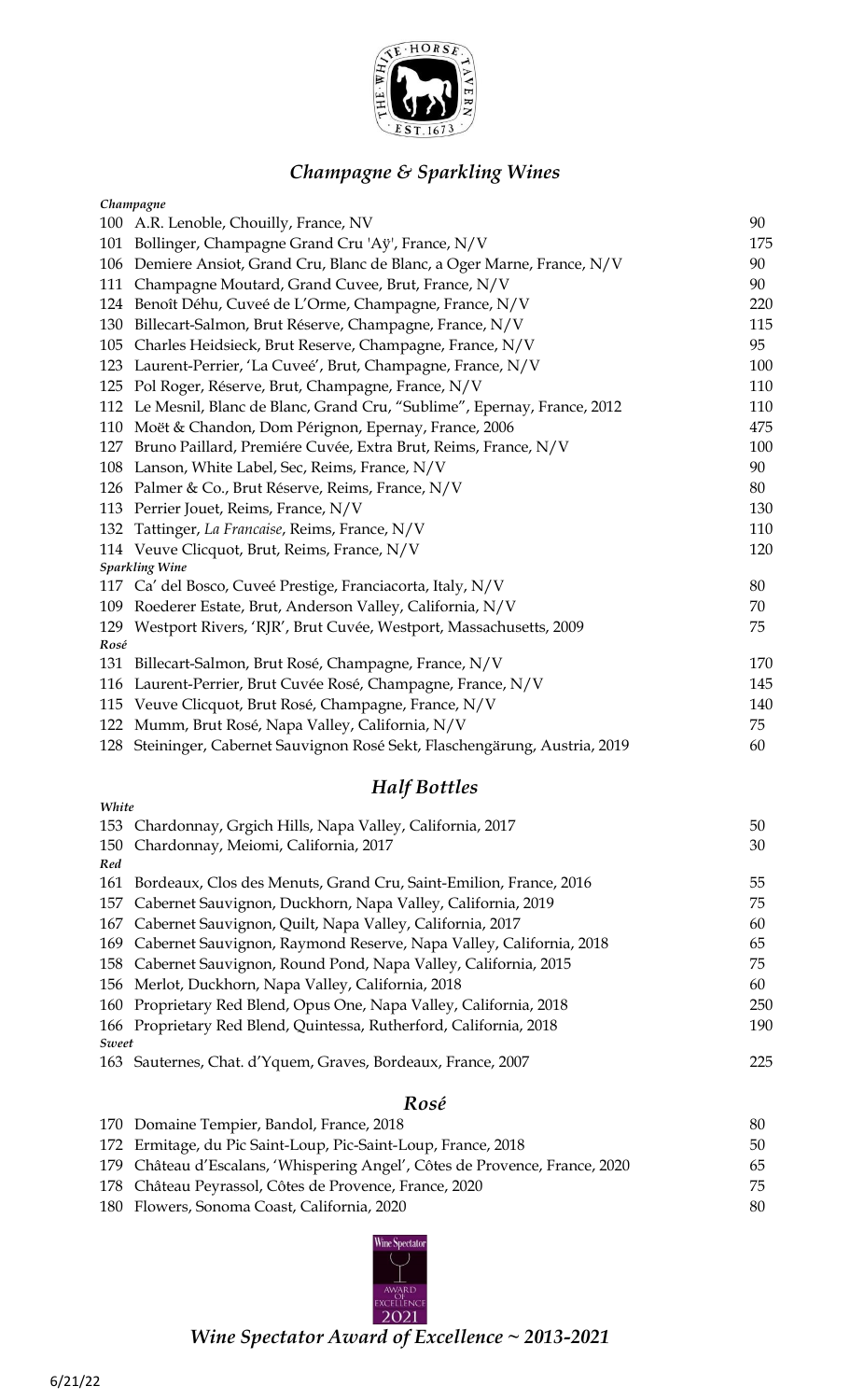### *French Chardonnay*

| Trench Chanachara<br>Meursault / Puligny-Montrachet                                                                                     |     |
|-----------------------------------------------------------------------------------------------------------------------------------------|-----|
| 242 Bitouzet-Prieur, 'Clos du Cromin', Meursault, France, 2018                                                                          | 160 |
| 235 Château de Santenay, Meursault, France, 2019                                                                                        | 135 |
| 207 Jean-Phillipe Fichet, 'Le Tesson', Meursault, France, 2017                                                                          | 190 |
| 206 Louis Jadot, Puligny-Montrachet, France, 2017                                                                                       | 140 |
| 210 Olivier Leflaive, Puligny-Montrachet, France, 2018                                                                                  | 180 |
| Chassagne-Montrachet                                                                                                                    |     |
| 200 Albert Bichot, Chassagne-Montrachet, France, 2019                                                                                   | 170 |
| 204 Domaine Génot-Boulanger, Les Vergers, 1 <sup>er</sup> Cru, Chassagne-Montrachet, France, 2018                                       | 215 |
| 244 Philippe le Hardi, Chassagne-Montrachet, France, 2018                                                                               | 140 |
| Other Regions of French Chardonnay                                                                                                      | 70  |
| 241 Olivier Leflaive, 'Les Sétilles', Bourgogne, France, 2020                                                                           | 60  |
| 201 Albert Bichot, Domaine Long-Depaquit, Chablis, France, 2020<br>240 Domaine de L'Enclos, 'Montmains', 1er Cru, Chablis, France, 2019 | 90  |
| 236 Armand Heitz, Saint-Aubin 1er Cru Combes au sud, France, 2019                                                                       | 120 |
| 243 Bret Brothers, Climat La Roche, Pouilly-Fuissé, France, 2018                                                                        | 110 |
| 230 Louis Latour, Pouilly-Fuissé, France, 2020                                                                                          | 80  |
|                                                                                                                                         |     |
| Domestic Chardonnay<br><b>Russian River Valley</b>                                                                                      |     |
| 239 Paul Hobbs, Russian River Valley, California, 2018                                                                                  | 110 |
| 233 Sonoma-Cutrer, 'The Cutrer', Russian River Valley, California, 2019                                                                 | 70  |
| 228 The Calling, Russian River Valley, California, 2019                                                                                 | 75  |
| Napa Valley                                                                                                                             |     |
| 211 Cakebread Cellars, Napa Valley, California, 2019                                                                                    | 80  |
| 214 Duckhorn, Napa Valley, California, 2020                                                                                             | 70  |
| 237 Far Niente, Napa Valley, California, 2019                                                                                           | 150 |
| 215 Frog's Leap, 'Shale and Stone', Napa Valley, California, 2018                                                                       | 70  |
| 216 Grgich Hills, Napa Valley, California, 2014                                                                                         | 95  |
| 220 Nickel & Nickel, Truchard Vineyard, Napa Valley, California, 2019                                                                   | 125 |
| 224 Sequoia Grove, Napa Valley, California, 2017                                                                                        | 60  |
| 225 Stag's Leap Wine Cellars, 'Karia', Napa Valley, California, 2019                                                                    | 75  |
| 221 PlumpJack Estate, Oakville, California, 2017                                                                                        | 125 |
| Sonoma                                                                                                                                  |     |
| 218 Kistler, Les Noisetiers, Sonoma Coast, California, 2019                                                                             | 110 |
| Ramey, Sonoma Coast, California, 2017<br>223<br><b>Other Regions of Domestic Chardonnay</b>                                             | 80  |
| Chappellet, Grower Collection, Calesa Vineyard, Petaluma Gap, California, 2018<br>213                                                   | 90  |
| Cambria, Katherine's Vineyard, Santa Maria Valley, California, 2015<br>217                                                              | 70  |
| Presqu'ile, Santa Barbara, California, 2019<br>238                                                                                      | 45  |
| Talbott, Kali Hart, Monterey, California, 2017<br>227                                                                                   | 55  |
| <b>Sauvignon Blanc</b>                                                                                                                  |     |
|                                                                                                                                         | 75  |
| 256 Cade, Napa Valley, California, 2019<br>255 Ferrari Carano, Fumé Blanc, Sonoma County, California, 2020                              | 50  |
| 250 Frog's Leap, Rutherford, California, 2020                                                                                           | 60  |
| 254 Cloudy Bay, Marlborough, New Zealand, 2021                                                                                          | 70  |
|                                                                                                                                         |     |
| <b>Pinot Grigio &amp; Pinot Gris</b>                                                                                                    |     |
| 272 Santa Margarita, Alto Adige, Italy, 2021                                                                                            | 60  |
| 273 Attems, Friuli, Italy, 2019                                                                                                         | 55  |
| 274 Pinot Blanc, Domaines Schlumberger, Les Princes Abbés, Alsace, France, 2018                                                         | 55  |
| Riesling                                                                                                                                |     |
| 308 Hugel, 'Classic', Alsace, France, 2019                                                                                              | 60  |
| 302 Peter Lauer, FaB 13 Feils, Mosel, Germany, 2016                                                                                     | 90  |
| 309 Dr. H. Thanisch, Kabinett, Mosel, Germany, 2019                                                                                     | 50  |
| 305 Ravines, Dry, Finger Lakes, New York, 2017                                                                                          | 55  |
| <b>Interesting Whites</b>                                                                                                               |     |
| 339 Chenin Blanc, Domaine Huet, 'Le Haut-Lieu' Sec, Vouvray, France, 2019                                                               | 70  |
| Gewurztraminer, F.E. Trimbach, Alsace, France, 2016<br>322                                                                              | 70  |
| Bordeaux, Clos des Lunes, 'Lune Blanche', Grand Vin Blanc Sec, Bordeaux, France, 2018<br>338                                            | 55  |
| 337 Vermentino, La Spinetta, Tuscany, Italy, 2021                                                                                       | 55  |
| Chenin Blanc, Birichino 'Jurassic Park', Santa Ynez Valley, California, 2018<br>329                                                     | 60  |
| 335 Grüner Veltliner, Steininger, Kamptal, Austria, 2020                                                                                | 50  |

336 Albariño, Burgans, Rias Baixas, Spain, 2020 50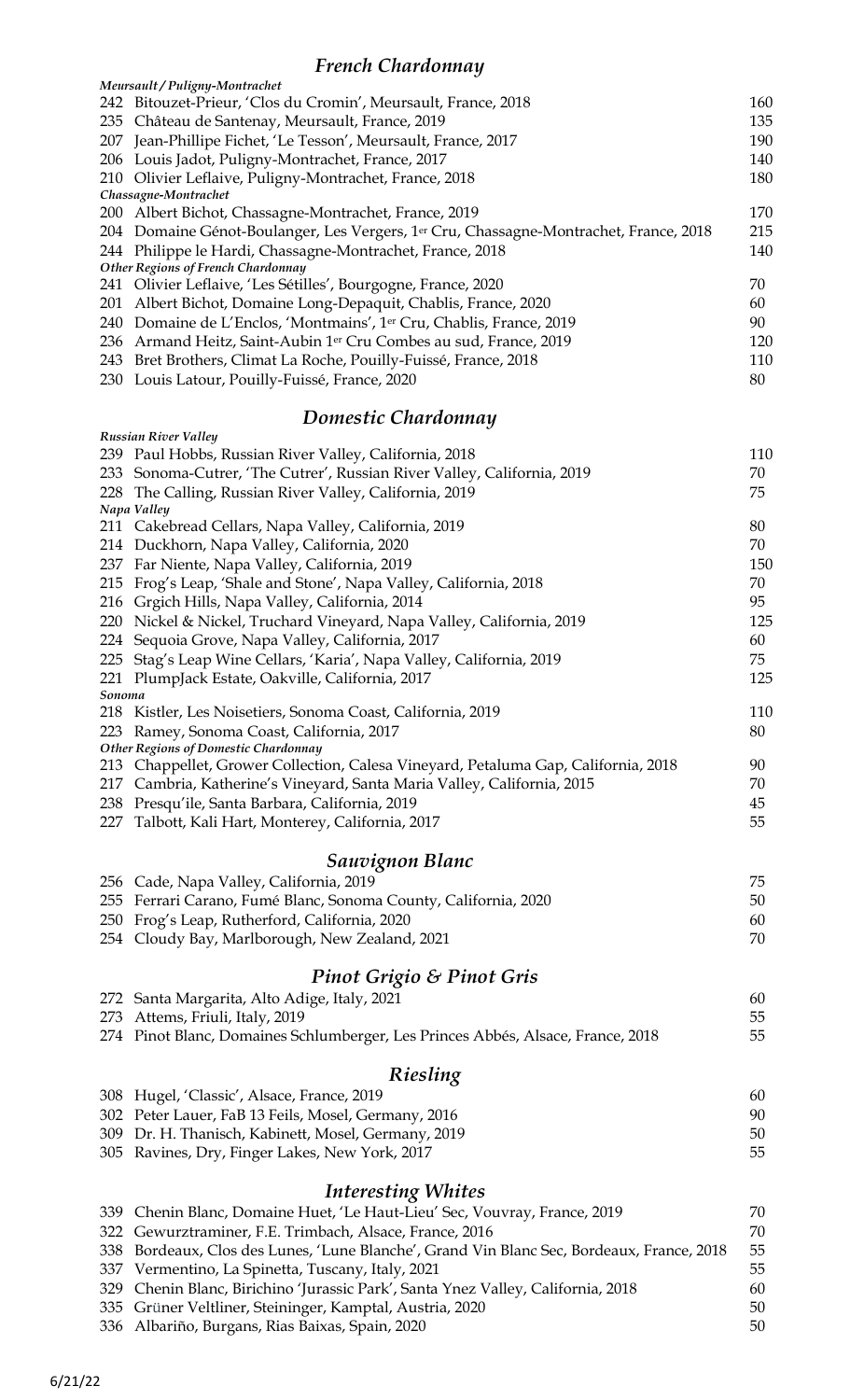## *Cabernet Sauvignon*

|          | Napa Valley                                                                               |     |
|----------|-------------------------------------------------------------------------------------------|-----|
|          | 449 Antica, 'Antinori Family', Napa Valley, California, 2017                              | 130 |
| 440      | Burgess Cellars, Hillside Vineyards, Napa Valley, 2015                                    | 140 |
| 402      | Cakebread Cellars, Napa Valley, California, 2018                                          | 160 |
| 403      | Caymus, Napa Valley, California, 2020, 1L                                                 | 170 |
| 452      | Charles Krug, Napa Valley, California, 2018                                               | 85  |
| 441      | Chateau Montelena, The Montelena Estate, Napa Valley, California, 2016                    | 245 |
| 404      | Clos du Val, Napa Valley, California, 2016                                                | 110 |
| 445      | Conn Creek, Napa Valley, California, 2018                                                 | 85  |
| 439      | Darioush, Napa Valley, California, 2018                                                   | 185 |
| 437      | Duckhorn, Napa Valley, California, 2019                                                   | 145 |
| 438      | Emblem, Napa Valley, California, 2017                                                     | 90  |
| 408      | Far Niente, Napa Valley, California, 2018                                                 | 240 |
| 459      | Freemark Abbey, Napa Valley, California, 2017                                             | 105 |
| 414      | Hall, Napa Valley, California, 2018                                                       | 140 |
| 436      | Heitz Cellars, Napa Valley, California, 2017                                              | 125 |
| 446      | Honig, Napa Valley, California, 2018                                                      | 95  |
| 428      | Joseph Phelps, Napa Valley, California, 2018                                              | 180 |
| 451      | La Sirena, Napa Valley, California, 2017                                                  | 290 |
| 435      | "M" By Michael Mondavi, Napa Valley, California, 2014                                     | 325 |
| 458      | Mt. Brave, Mt. Veeder, Napa Valley, California, 2018                                      | 170 |
| 420      | Mt. Veeder, Napa Valley, California, 2018                                                 | 90  |
| 421      | Newton, Unfiltered, Napa Valley, California, 2017                                         | 145 |
|          |                                                                                           | 110 |
|          | 442 Orin Swift, 'Palermo', Napa Valley, California, 2019                                  | 95  |
| 419      | Pine Ridge, Napa Valley, California, 2018                                                 |     |
| 456      | Revana, 'Terroir Series', Napa Valley, California, 2018                                   | 160 |
| 454      | Round Pond, 'Estate Premiere', Napa Valley, California, 2018                              | 140 |
| 453      | Round Pond, 'Kith & Kin', Napa Valley, California, 2018                                   | 100 |
| 422      | Sequoia Grove, Napa Valley, California, 2018                                              | 120 |
| 431      | Silver Oak, Napa Valley, California, 2016                                                 | 240 |
| 418      | Spottswoode, Lyndenhurst, Napa Valley, California, 2017                                   | 155 |
|          | 432 Stag's Leap Wine Cellars, 'Artemis', Napa Valley, California, 2019                    | 140 |
|          | 433 Stag's Leap Wine Cellars, 'Cask 23', Napa Valley, California, 2005<br>Howell Mountain | 385 |
|          | 401 Cade, Howell Mountain, California, 2018                                               | 210 |
|          | 423 Red Cap, Howell Mountain, California, 2013                                            | 170 |
|          | Oak Knoll District                                                                        |     |
|          | 434 Trefethen, Oak Knoll District, Napa Valley, California, 2018                          | 85  |
|          | Stag's Leap District                                                                      |     |
|          | 405 Chimney Rock, Stag's Leap District, Napa Valley, California, 2018                     | 195 |
| Oakville |                                                                                           |     |
|          | 409 Faust, Oakville, California, 2019                                                     | 135 |
|          | 412 Groth, Oakville, California, 2016                                                     | 140 |
|          | 427 PlumpJack Estate, Oakville, California, 2018                                          | 280 |
|          | 455 Schrader, 'Double Diamond', Oakville, California, 2018                                | 160 |
|          | Rutherford / St. Helena                                                                   |     |
|          | 413 Grgich, Rutherford Valley, California, 2016                                           | 150 |
|          | 457 Nickel & Nickel, C.C. Ranch, Rutherford Valley, California, 2019                      | 195 |
|          | 407 Corison, St. Helena, California, 2018                                                 | 190 |
|          | 415 Hundred Acre, Kayli Morgan Vineyard, St. Helena, California, 2015                     | 850 |
|          | 450 Orin Swift, 'Mercury Head', St. Helena, California, 2018                              | 235 |
| Sonoma   |                                                                                           |     |
|          | 410 Ferrari Carano, Reserve, Alexander Valley, Sonoma, California, 2018                   | 95  |
| 416      | Jordan, Alexander Valley, Sonoma, California, 2017                                        | 130 |
|          | 424 Roth, Alexander Valley, Sonoma, California, 2018                                      | 70  |
|          | 444 Skyside, North Coast, Sonoma County, California, 2017                                 | 65  |
|          | 448 Silver Oak, Alexander Valley, Sonoma, California, 2017                                | 175 |
|          |                                                                                           |     |
|          | <b>Merlot</b>                                                                             |     |
|          | 674 Keenan, Napa Valley, California, 2017                                                 | 90  |

| $\sigma$ 1 rections rups randy comparing $\sigma$                           | . |
|-----------------------------------------------------------------------------|---|
| 673 Silverado Vineyards, Mt. George Vineyard, Napa Valley, California, 2018 |   |

## *Zinfandel*

|  | 652 Orin Swift, 8 Years in The Desert, California, 2019               | 80 |
|--|-----------------------------------------------------------------------|----|
|  | 656 Seghesio, 'Cortina', Dry Creek Valley, California, 2017           | 90 |
|  | 657 Frog's Leap, Napa Valley, California, 2019                        | 70 |
|  | 659 Ridge Vineyards, 'Three Valleys', Sonoma County, California, 2019 | 60 |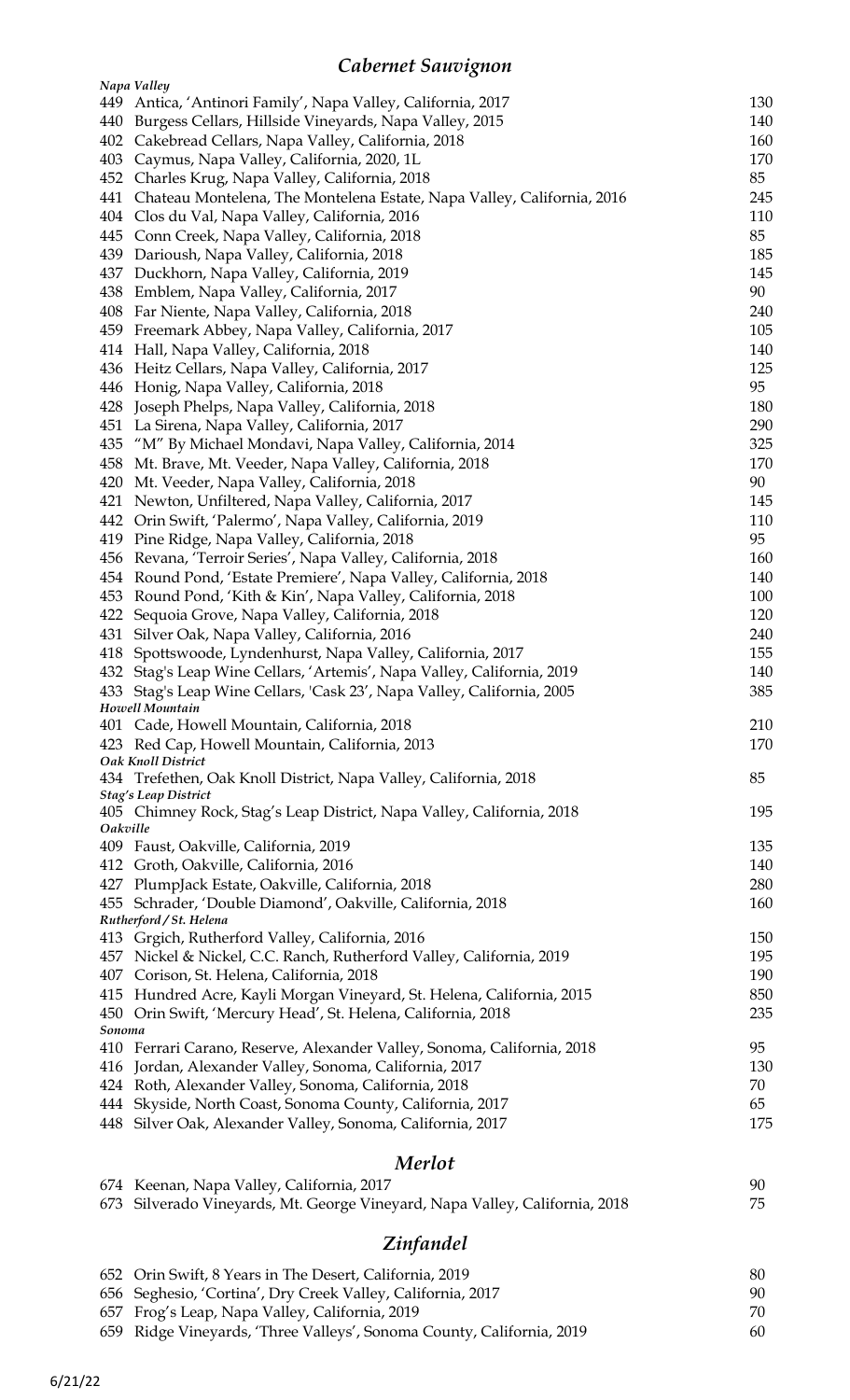#### *Pinot Noir*

|        | Willamette Valley                                                    |     |  |  |
|--------|----------------------------------------------------------------------|-----|--|--|
|        | 500 Anne Amie, Willamette Valley, Oregon, 2019<br>70                 |     |  |  |
| 512    | Bergström, Cumberland Reserve, Willamette Valley, Oregon, 2019       | 90  |  |  |
| 501    | Ken Wright, Willamette Valley, Oregon, 2020                          | 80  |  |  |
|        | 513 Penner-Ash, Eola-Amity Hills, Willamette Valley, Oregon, 2017    | 110 |  |  |
|        | <b>Russian River Valley</b>                                          |     |  |  |
|        | 516 DuMol, 'Wester Reach', Russian River Valley, California, 2018    | 150 |  |  |
|        | 505 Kistler, Russian River Valley, California, 2019                  | 140 |  |  |
| 511    | Merry Edwards, Russian River Valley, California, 2018                | 145 |  |  |
| 519    | Talisman, Sadie's Vineyard', Russian River California, 2016          | 100 |  |  |
| Sonoma |                                                                      |     |  |  |
|        | 509 Flowers, Sonoma Coast, California, 2019                          | 110 |  |  |
| 525    | Hartford Court, Land's End Vineyards, Sonoma Coast, California, 2019 | 90  |  |  |
| 522    | Hirsch, Estate Reserve, Sonoma Coast, California, 2017               | 180 |  |  |
| 521    | Hirsch, San Andreas Fault, Sonoma Coast, California, 2018            | 130 |  |  |
|        | <b>Other Regions of Pinot Noir</b>                                   |     |  |  |
| 523    | Anthill Farms, Comptche Ridge Vineyard, Mendocino, California, 2019  | 95  |  |  |
| 524    | Failla, Savoy Vineyard, Anderson Valley, California, 2020            | 120 |  |  |
| 517    | Hahn Estate S.L.H, Santa Lucia Highlands, California, 2019           | 65  |  |  |
|        | 508 Siduri, Santa Rita Hills, California, 2016                       | 75  |  |  |
|        | <b>Burgundy Reds</b>                                                 |     |  |  |

| 530 Lignier-Michelot, 'Cuvee Bertin', Gevrey-Chambertin, Côte de Nuits, 2018    | 150 |
|---------------------------------------------------------------------------------|-----|
| 561 Georges Lignier, 'Clos des Ormes' Morey-St-Denis 1er Cru, 2016              | 170 |
| 559 Domaine Faiveley, Mazis-Chambertain, Grand Cru, 2013                        | 375 |
| 533 Benjamin Leroux, Vosne Romanée, 2018                                        | 180 |
| 560 Domaine Roux Pére & Fils, 'Les Valoziéres', Aloxe-Corton, Premier Cru, 2018 | 110 |
| 554 Domaine Hugues Pavelot, Les Beaumonts, Chorey-lés-Beaune, 2018              | 85  |
| 557 Domaine Arnaud Germain, 'La Chaniéré', Pommard 1er Cru, 2019                | 110 |
| 537 Marquis d'Angerville, Volnay Premier Cru, 2017                              | 235 |
| 538 Marquis d'Angerville, Fremiet Volnay 1er Cru, 2017                          | 325 |
| 539 Louis Jadot, Clos de Malte, Santenay, 2019                                  | 85  |
| 540 Domaine Faiveley, Mercurey, 2019                                            | 80  |
| 542 Louis Jadot, Beaujolais Village, Burgundy, 2020                             | 50  |
|                                                                                 |     |

### *Rhône Reds*

| 544 Domaine Champet, La Vialliére, Côte-Rôtie, 2019                           | 120 |
|-------------------------------------------------------------------------------|-----|
| 545 Domaine Rene Rostaing, La Vialliére, Ampuis, Côte-Rôtie, 2016             | 450 |
| 551 J.L. Chave, 'Offerus', Saint-Joseph, 2019                                 | 75  |
| 552 J.L. Chave, 'Farconnect', Hermitage, 2017                                 | 160 |
| 553 Vincent Paris, Crozes-Hermitage, 2020                                     | 60  |
| 546 J.L. Chave, Mon Coeur, Côtes du Rhône, 2019                               | 65  |
| 547 Piaugier, Gigondas, 2017                                                  | 80  |
| 555 Château de Beaucastel, Châteauneuf-du-Pape, Rhône Valley, 2019            | 180 |
| 558 Chateau Fortia, 'Cuvée du Baron', Châteauneuf-du-Pape, Rhône Valley, 2018 | 115 |
| 548 Clos Des Papes, Châteauneuf-du-Pape, Rhône Valley, 2012                   | 225 |
| 550 Famille Perrin 'Les Sinards', Châteauneuf-du-Pape, Rhône Valley, 2019     | 90  |
|                                                                               |     |

### *Bordeaux Reds*

|     | 600 Château Haut-Brion, 1er Cru Classé, Pessac-Léognan, 2003                | 1100 |
|-----|-----------------------------------------------------------------------------|------|
| 601 | Château Smith Haut Lafitte, Grand Cru Classé, Pessac-Léognan, 2015          | 295  |
| 613 | Château Kirwan, 3 <sup>ème</sup> Cru Classé, Margaux, 2015                  | 130  |
| 603 | Château Margaux, 1er Cru Classé, Margaux, 2006                              | 1200 |
| 604 | Château Palmer, "Alter Ego", Margaux, 2015                                  | 195  |
| 617 | Château Duhart-Milon, 4 <sup>ème</sup> Cru Classé, Pauillac, 2016           | 180  |
|     | 605 Château Pontet-Canet, 5 <sup>ème</sup> Cru Classé, Pauillac, 2015       | 285  |
|     | 606 Château Lynch-Bages, 5 <sup>ème</sup> Cru Classé, Pauillac, 2009        | 450  |
| 607 | Château Paloumey, Haut-Médoc, 2016                                          | 85   |
|     | 616 Château Branaire-Ducru, 4 <sup>ème</sup> Cru Classé, Saint-Julien, 2016 | 140  |
| 609 | Château Ducru-Beaucaillou, 2 <sup>ème</sup> Cru Classé, Saint-Julien, 2016  | 425  |
|     | 619 Château Gloria, 'Esprit de Gloria', Saint-Julien, 2018                  | 80   |
| 612 | Château Léoville Las Casas, 2 <sup>ème</sup> Cru Classé, Saint-Julien, 2015 | 395  |
| 614 | Château Léoville Poyferré, 2ème Cru Classé, Saint-Julien, 2016              | 230  |
| 610 | Clos de l'Oratoire, Grand Cru Classé, Saint-Emilion, 2015                   | 135  |
|     | 615 Château Phélan Ségur, Saint-Estéphe, 2016                               | 120  |
|     | 618 Cos d'Estournel, 2 <sup>ème</sup> Cru Classé, Saint-Estéphe, 2012       | 320  |
|     |                                                                             |      |